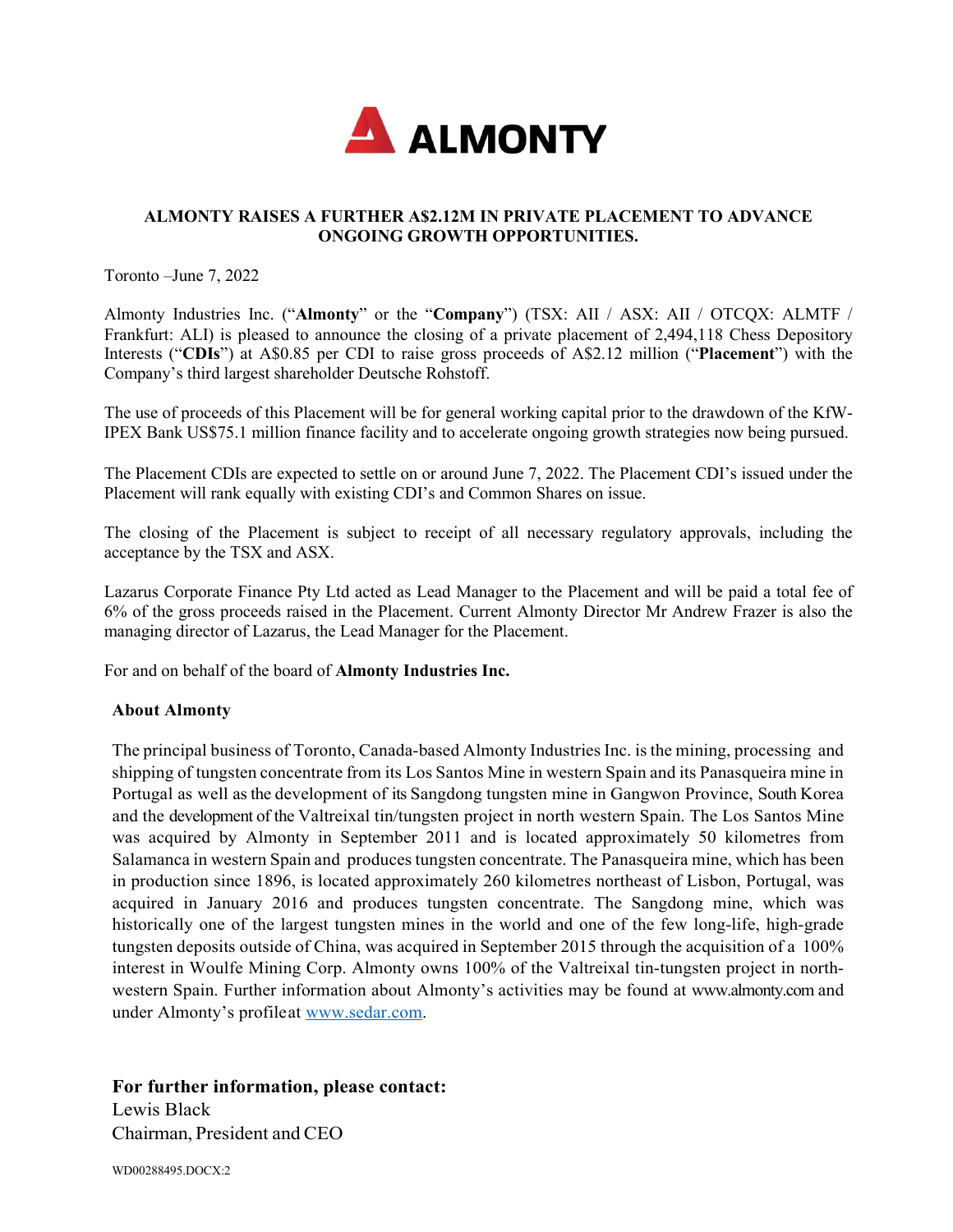Telephone: +1 647 438-9766 Email: [info@almonty.com](mailto:info@almonty.com)

## **Legal Notice**

The release, publication or distribution of this announcement in certain jurisdictions may be restricted by law and therefore persons in such jurisdictions into which this announcement is released, published or distributed should inform themselves about and observe such restrictions.

Neither the TSX nor its Regulation Services Provider (as that term is defined in the policies of the TSX) accepts responsibility for the adequacy or accuracy of this release.

## **Disclaimer for Forward-Looking Information**

When used in this press release, the words "estimate", "project", "belief", "anticipate", "intend", "expect", "plan", "predict", "may" or "should" and the negative of these words or such variations thereon or comparable terminology are intended to identify forward-looking statements and information. These statements and information are based on management's beliefs, estimates and opinions on the date that statements are made and reflect Almonty's current expectations.

Forward-looking statements are subject to known and unknown risks, uncertainties and other factors that may cause the actual results, level of activity, performance or achievements of Almonty to be materially different from those expressed or implied by such forward-looking statements, including but not limited to: any specific risks relating to fluctuations in the price of ammonium para tungstate ("APT") from which the sale price of Almonty's tungsten concentrate is derived, actual results of mining and exploration activities, environmental, economic and political risks of the jurisdictions in which Almonty's operations are located and changes in project parameters as plans continue to be refined, forecasts and assessments relating to Almonty's business, credit and liquidity risks, hedging risk, competition in the mining industry, risks related to the market price of Almonty's shares, the ability of Almonty to retain key management employees or procure the services of skilled and experienced personnel, risks related to claims and legal proceedings against Almonty and any of its operating mines, risks relating to unknown defects and impairments, risks related to the adequacy of internal control over financial reporting, risks related to governmental regulations, including environmental regulations, risks related to international operations of Almonty, risks relating to exploration, development and operations at Almonty's tungsten mines, the ability of Almonty to obtain and maintain necessary permits, the ability of Almonty to comply with applicable laws, regulations and permitting requirements, lack of suitable infrastructure and employees to support Almonty's mining operations, uncertainty in the accuracy of mineral reserves and mineral resources estimates, production estimates from Almonty's mining operations, inability to replace and expand mineral reserves, uncertainties related to title and indigenous rights with respect to mineral properties owned directly or indirectly by Almonty, the ability of Almonty to obtain adequate financing, the ability of Almonty to complete permitting, construction, development and expansion, challenges related to global financial conditions, risks related to future sales or issuance of equity securities, differences in the interpretation or application of tax laws and regulations or accounting policies and rules and acceptance of the TSX of the listing of Almonty shares on the TSX.

Forward-looking statements are based on assumptions management believes to be reasonable, including but not limited to, no material adverse change in the market price of ammonium para tungstate (APT), the continuing ability to fund or obtain funding for outstanding commitments,